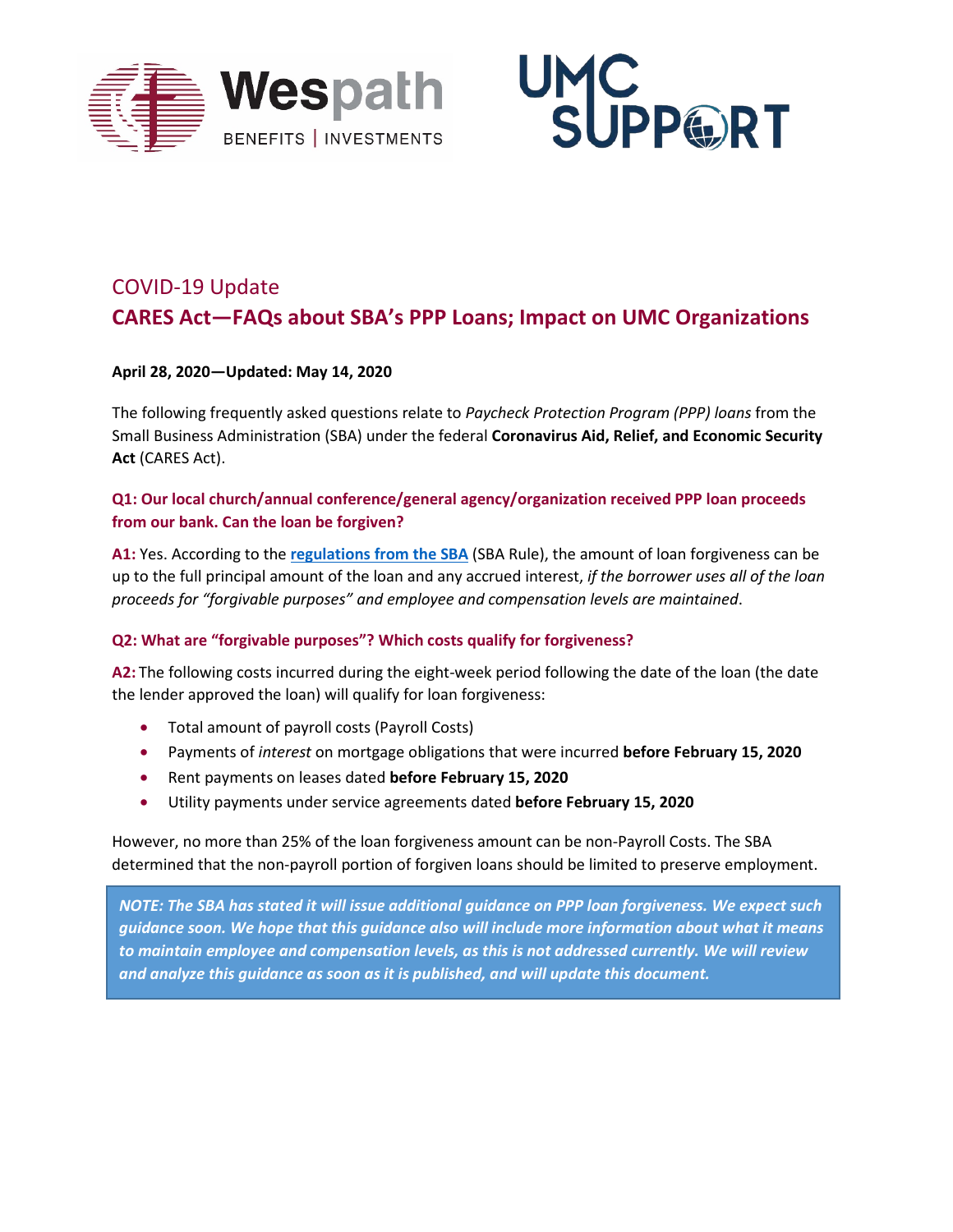## **Q3: What constitutes Payroll Costs that are eligible for PPP loan forgiveness?**

**A3:** Employers' Payroll Costs eligible for loan forgiveness *include:*

- *Compensation* (salary, wages, commissions or similar compensation) to employees whose principal place of residence is the United States
- *Cash tips or the equivalent*
- *Vacation, parental, family, medical or sick leave payments*
- *Severance or separation pay*
- *Payments for employee benefits* consisting of:
	- Group health care coverage, including insurance premiums
	- Retirement benefits
- *Payment of state and local taxes* assessed on compensation of employees

#### Payroll Costs *do not include*:

- *Employer's share of Social Security taxes* (FICA)
- *Compensation in excess of an annual salary of \$100,000* paid to any employee
- *Compensation of any employee whose principal residence is outside the U.S.*
- *Qualified sick and family leave wages covered by tax credits under the Families First Coronavirus Response Act (FFCRA)*

## **Q4: Are clergy housing allowance costs included in Payroll Costs (i.e., eligible for loan forgiveness)?**

**A4:** Yes, we believe so. The Department of Treasury (Treasury) has been regularly updating its published **[frequently asked questions](https://home.treasury.gov/system/files/136/Paycheck-Protection-Program-Frequently-Asked-Questions.pdf)** (Treasury FAQs), to clarify certain aspects of the PPP. The following Q&A (#32) is now included in the Treasury FAQs:

*Question: Does the cost of a housing stipend or allowance provided to an employee as part of compensation count toward payroll costs? Answer: Yes. Payroll costs include all cash compensation paid to employees, subject to the \$100,000 annual compensation per employee limitation.* 

Before that answer was added to the Treasury FAQs, there was anecdotal evidence that some lenders had taken the position that a housing allowance should *not* be included, as it is not expressly described in the CARES Act or in the SBA Rule. How this is treated may vary from bank to bank, and some may still argue that a housing allowance provided to clergy cannot be included, even though the Treasury FAQs do not include such a limitation.

**Q5: Are the following employer expenses included in Payroll Costs (i.e., eligible for loan forgiveness):**

- **Comprehensive Protection Plan (CPP) premiums?**
- **Employer-paid premiums for other welfare benefits, such as life insurance or disability income insurance (i.e., through a plan like UMLifeOptions or from a commercial insurer)?**

**A5:** Probably not. At this time, it looks like these costs will not be eligible for loan forgiveness. The CARES Act and SBA Rule describe only *group health plan* costs/premiums and *retirement plan contributions* as employee benefits costs that are considered Payroll Costs for PPP loan forgiveness. Premiums for welfare plan benefits, like CPP or UMLifeOptions, are neither retirement nor group health benefits. Unless further guidance from the SBA clarifies that welfare plan costs are Payroll Costs, it is safer to assume they are not eligible.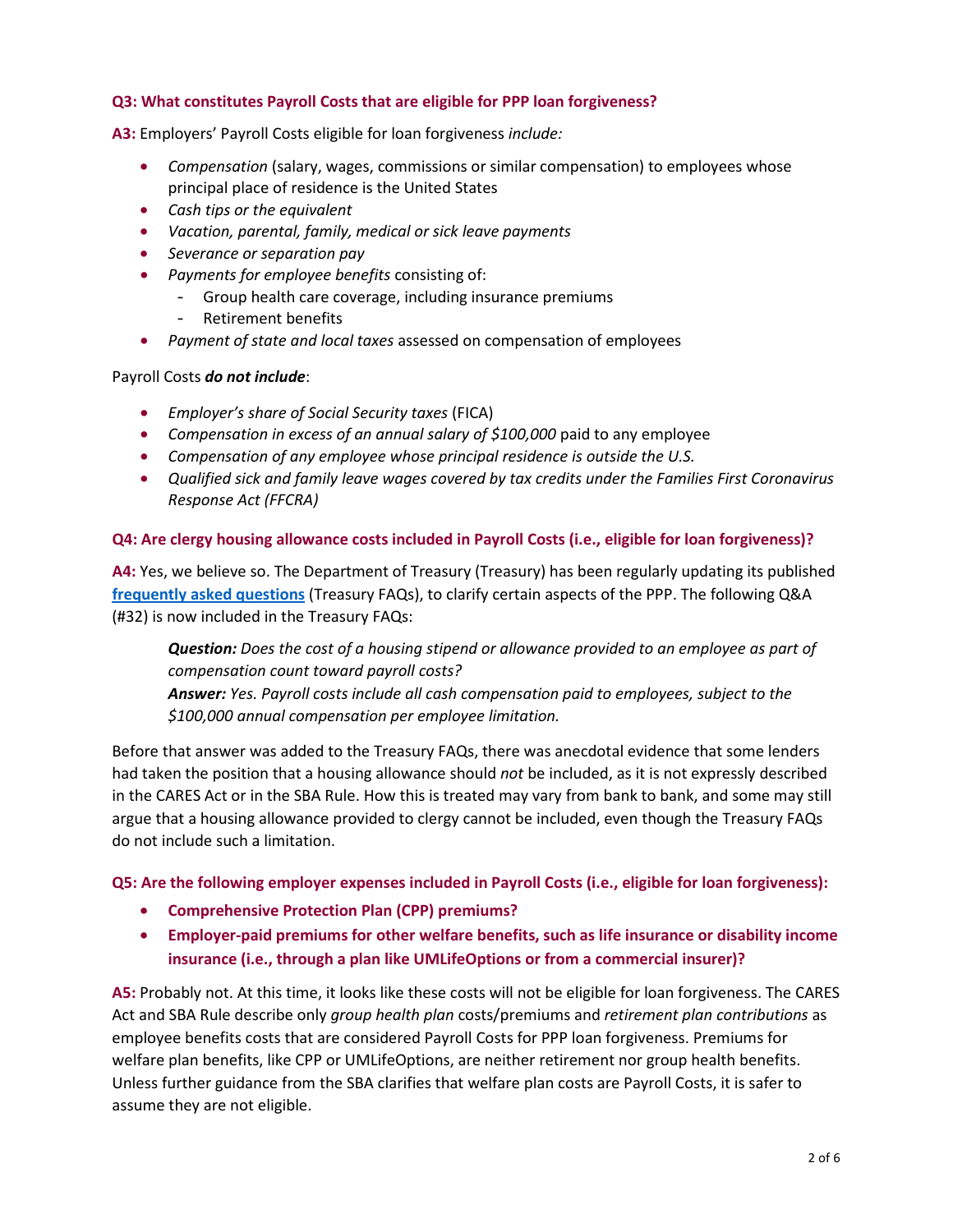**Q6: Can you include Payroll Costs that are incurred "with respect to" the eight-week forgiveness period but not yet paid? For example, would accrued costs for employee benefits (such as retirement plan contributions) be eligible Payroll Costs if they are accrued during the eight-week forgiveness period but not remitted until later in the year, after the eight-week forgiveness period ends (e.g., at the end of a month, quarter or year)?**

**A6:** The answer is unclear at this time. We would encourage you to wait for additional guidance on forgiveness from the SBA, as such guidance may clarify this question. We expect additional guidance to be published soon.

# **Q7: Can our annual conference choose to delay the HealthFlex premium deferral that Wespath is allowing to a later time (e.g., after our eight-week period) to maximize the loan forgiveness amount?**

**A7:** No. Under the deferral opportunity for HealthFlex premiums, even though your annual conference will receive an invoice from Wespath, normal May premium payments will be deferred until August, and June premium payments will be deferred until September.

# **Q8: In order to maximize the loan forgiveness amount, can our annual conference pay HealthFlex premiums during the eight-week forgiveness period despite the deferral of those premiums offered by Wespath?**

**A8:** Yes. You can forgo the HealthFlex premium deferral and make payments in May and June.

# **Q9: Could our annual conference pay a portion of the HealthFlex premiums during our eight-week forgiveness period, for example for the conference office staff to whom our PPP loan relates, while benefiting from the HealthFlex deferral period for our other covered lives (e.g., clergy and staff at local churches)?**

**A9:** Yes. The annual conference could split the premium payment as described in this question. The annual conference should let Wespath know which employee premiums it intends to pay. Wespath's HealthFlex staff can assist with documentation confirming the payment is for health care premiums of the designated employees, in case the PPP lender, or SBA, requires such documentation as a condition of forgiveness.

# **Q10: Are moving expense reimbursements considered eligible Payroll Costs? If we pay moving expense reimbursements during the eight-week forgiveness period, is that amount forgivable?**

**A10:** The answer is unclear at this time. Moving expense reimbursements do not seem to fall within the CARES Act's or SBA Rule's definitions of Payroll Costs.

However, **[new guidance from the SBA about calculating maximum loan amounts](https://home.treasury.gov/system/files/136/How-to-Calculate-Loan-Amounts.pdf)** indicates in question 7 that nonprofits can use the amount of Payroll Costs in line 5c–column 1 of *Form 941*. For other nonprofits, this line of *Form 941* would include moving expense reimbursements. It would follow that if these reimbursements can be included in calculation of the total loan amount, and the total PPP loan amount can be "fully forgiven," then moving expense reimbursements should also be included in the loan forgiveness amount. Moreover, Treasury's answer to the housing allowance question (Q&A #4 above) seems to support treating moving expense reimbursements as Payroll Costs (i.e., eligible for loan forgiveness), as that answer indicates that Payroll Costs includes "all cash compensation paid to employees, subject to the \$100,000 annual compensation per employee limitation."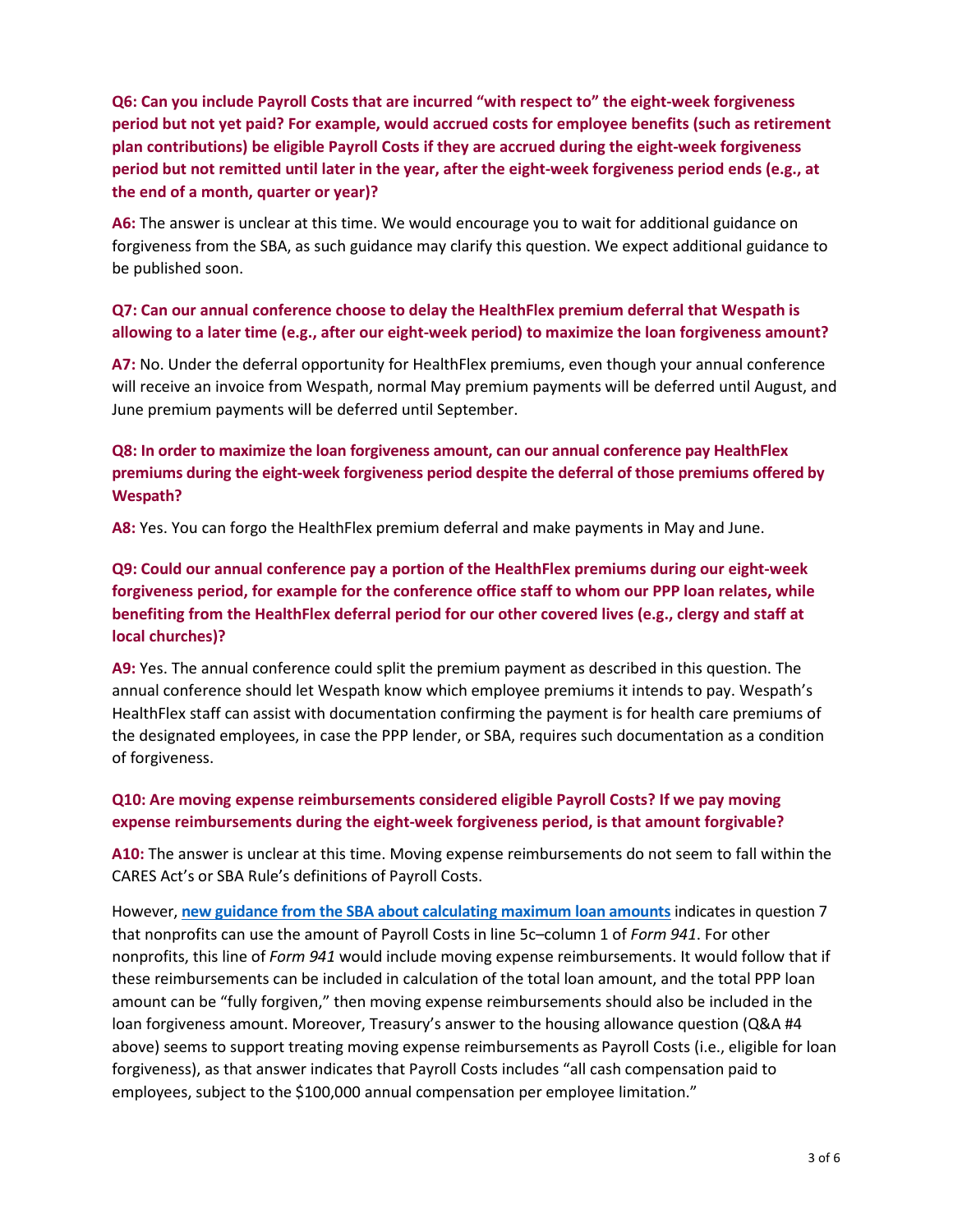# **Q11: Could a PPP recipient employer** *increase* **salaries, employer retirement plan contributions, or the employer share of health plan premiums for the period of the PPP loan in order to increase what it spends on Payroll Costs (and, as a result, maximize the forgivable amount)?**

**A11:** The answer is unclear at this time. There does not appear to be a prohibition on these actions in the text of the CARES Act or the SBA Rule published to date. However, there are numerous references and applicants' certifications in the CARES Act and the SBA Rule to "maintaining" Payroll Costs, which might be read to limit a loan recipient's ability to include increased Payroll Costs when calculating the forgivable amount.

We encourage you to wait for additional guidance on forgiveness from the SBA, as such guidance may clarify this question. We expect additional guidance to be published soon,

# **Q12: If a PPP recipient employer sequesters the PPP loan proceeds in a separate bank account (for tracking purposes), would it be reasonable to continue to have Payroll Cost EFTs and disbursements run through the employer's usual bank account (because, for example, vendors' contracts, account links and checks are already set up for that account), but then use the account with the PPP loan funds to reimburse the regular payroll bank account periodically?**

**A12:** Generally speaking, cash is fungible. The account in which the dollars are kept and which dollars are used to fulfill payroll is less relevant than the accounting process to demonstrate that the PPP funds ultimately are used predominantly for Payroll Costs. In any case, PPP loan recipients should maintain meticulous records of how the loan proceeds are used to support the recipient's request for forgiveness. The setup described in the question may not be necessary for the loan funds, but may be helpful in documenting how the loan proceeds are used.

# **Q13: Can the government audit a UMC annual conference, local church or other organization that receives PPP loan funds?**

**A13:** Possibly. In the SBA's **[FAQs for faith-based organizations](https://www.sba.gov/sites/default/files/2020-04/SBA%20Faith-Based%20FAQ%20Final.pdf)**, the SBA states: "[r]eceipt of a loan through any SBA program constitutes *Federal financial assistance* and carries with it the application of certain nondiscrimination obligations." The SBA also states: "[a]ny legal obligations that you incur through your receipt of this loan are not permanent, and once the loan is paid or forgiven, those nondiscrimination obligations will no longer apply." Additionally, the SBA Rules state: "All loans guaranteed by the SBA pursuant to the CARES Act will be made consistent with constitutional, statutory, and regulatory protections for religious liberty, including the First Amendment to the Constitution, the Religious Freedom Restoration Act…"

But, when a nonprofit receives "Federal financial assistance" and expends more than \$750,000 in federal dollars in a year, the organization is most likely required to have an independent financial audit referred to as a "Single Audit." The **[Single Audit Act of 1984, as amended in 1996](https://obamawhitehouse.archives.gov/sites/default/files/omb/assets/about_omb/104-156.pdf)**, seeks to ensure organizations receiving federal grants use the funds in compliance with the federal government's requirements. The SBA's PPP guidance so far has been silent about the question of audits; and mainly has allowed lenders to rely on certification by, and financial information from, borrowers, without requiring the lenders to do significant examination or independent underwriting or verification.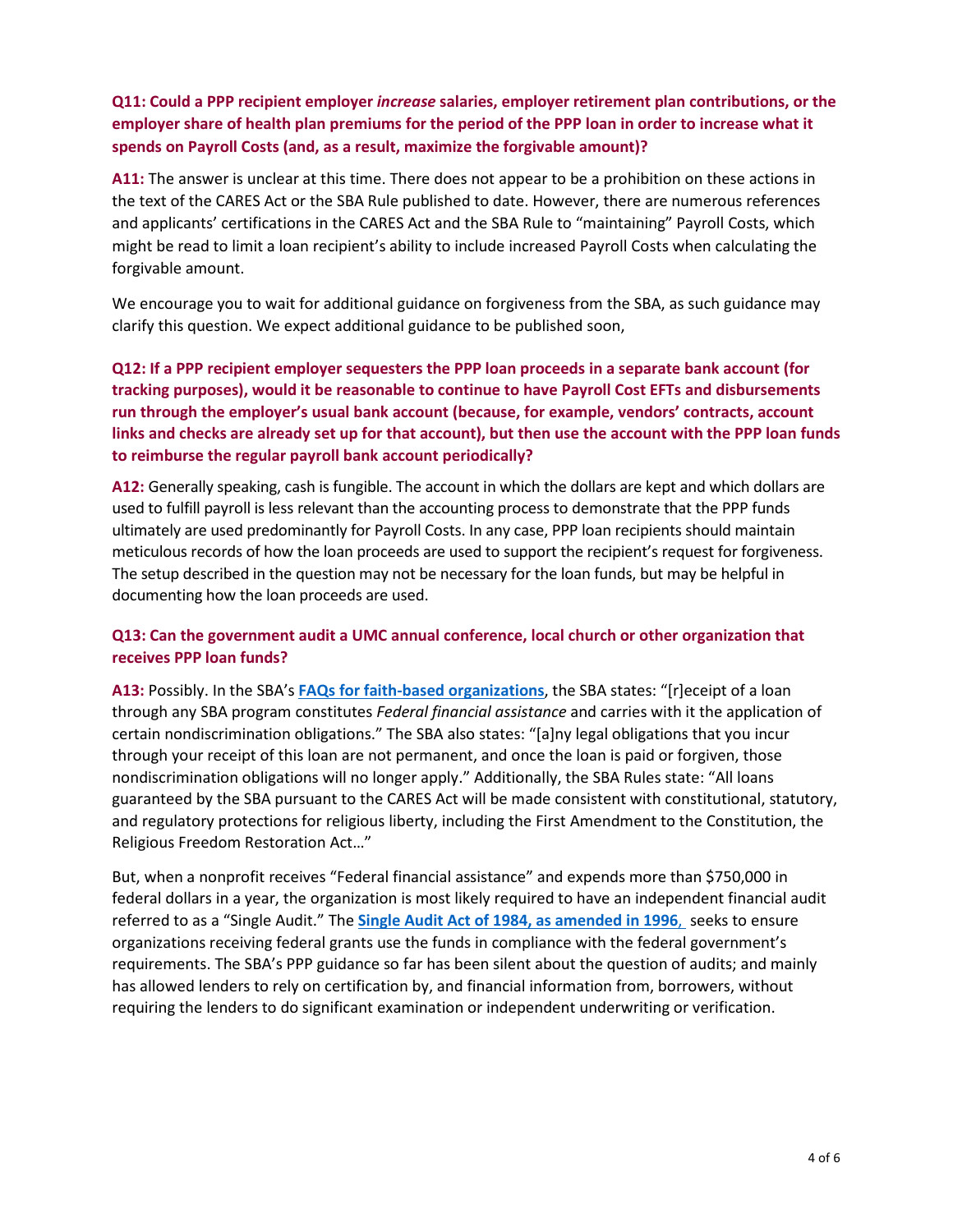# **Q14: I've read a lot about scrutiny of PPP loans by the government and that seems to have led some borrowers to return funds. Why is that?**

**A14:** The PPP attracted scrutiny from lawmakers and the media related to loan recipients that were not necessarily intended to be beneficiaries of the program (e.g., some large national restaurant chains and some publicly traded companies). As a result, in late April Treasury FAQ #31 clarified for lenders that a borrower must make a required certification – i.e., that the "[c]urrent economic uncertainty makes this loan request necessary to support the ongoing operations of the [a]pplicant" – in good faith, which must take into account the borrower's current business activity and its ability to access other sources of liquidity sufficient to support its ongoing operations in a manner that is not significantly detrimental to its business.

Shortly thereafter, Treasury added Treasury FAQ #37 and issued **[regulatory guidance creating a safe](https://www.govinfo.gov/content/pkg/FR-2020-04-28/pdf/2020-09098.pdf)  [harbor](https://www.govinfo.gov/content/pkg/FR-2020-04-28/pdf/2020-09098.pdf)** for return of PPP funds. For borrowers that determine, in retrospect, that their loans may not have been necessary, the SBA and Treasury would allow such borrowers to return loan funds on or before **May 7, 2020**. Treasury has subsequently extended the deadline on two different occasions, with the current safe harbor being **May 18, 2020**. The SBA and Treasury will deem borrowers that return funds by May 18, 2020, to have made the certification regarding need in good faith. This safe harbor provides borrowers with an opportunity to further evaluate their circumstances and bases for eligibility. It is up to each borrower to determine the need for the loan based on its facts and circumstances and any current economic uncertainty.

#### **Q15: Will the government review borrowers' PPP loans?**

**A15:** In some cases, yes. In Treasury FAQ #39, SBA stated that Treasury and SBA will review all PPP loans in excess of \$2 million, in addition to some other loans as appropriate, following the lender's submission of the borrower's loan forgiveness application. Treasury and SBA will issue further guidance about this review process.

## **Q16: Is there guidance about good faith certification of need for a PPP loan?**

**A16:** On May 13, Treasury added FAQ #46, which clarified how the SBA and Treasury will assess borrowers' certifications. *All recipients of PPP loans of less than \$2 million are deemed to have made their certification in good faith.* As noted in Treasury FAQ #37, all loans over \$2 million will be reviewed (note that the SBA retains the right to review loans under \$2 million, with such review possibly being related to other clarifications such as the loan being made to a publicly traded company). Importantly, borrowers with loans larger than \$2 million may still have an adequate basis for making the required good-faith certification, based on their individual circumstances in light of the language of the certification and SBA guidance. However, if the SBA determines through its review process that the borrower's need was not adequately justified, it appears the SBA may deny forgiveness of the loan and seek repayment of the loan balance. If the borrower repays the loan after such review and request, it appears the SBA will not pursue other enforcement actions.

#### **MORE INFORMATION**

Earlier information about PPP loans for local churches and other UMC organizations is available online:

- **[Application form and guidance](https://www.wespath.org/assets/1/7/5568.pdf)**
- **[CARES Act summary](https://www.wespath.org/assets/1/7/5559.pdf)** (see pp. 11-13 for PPP info)